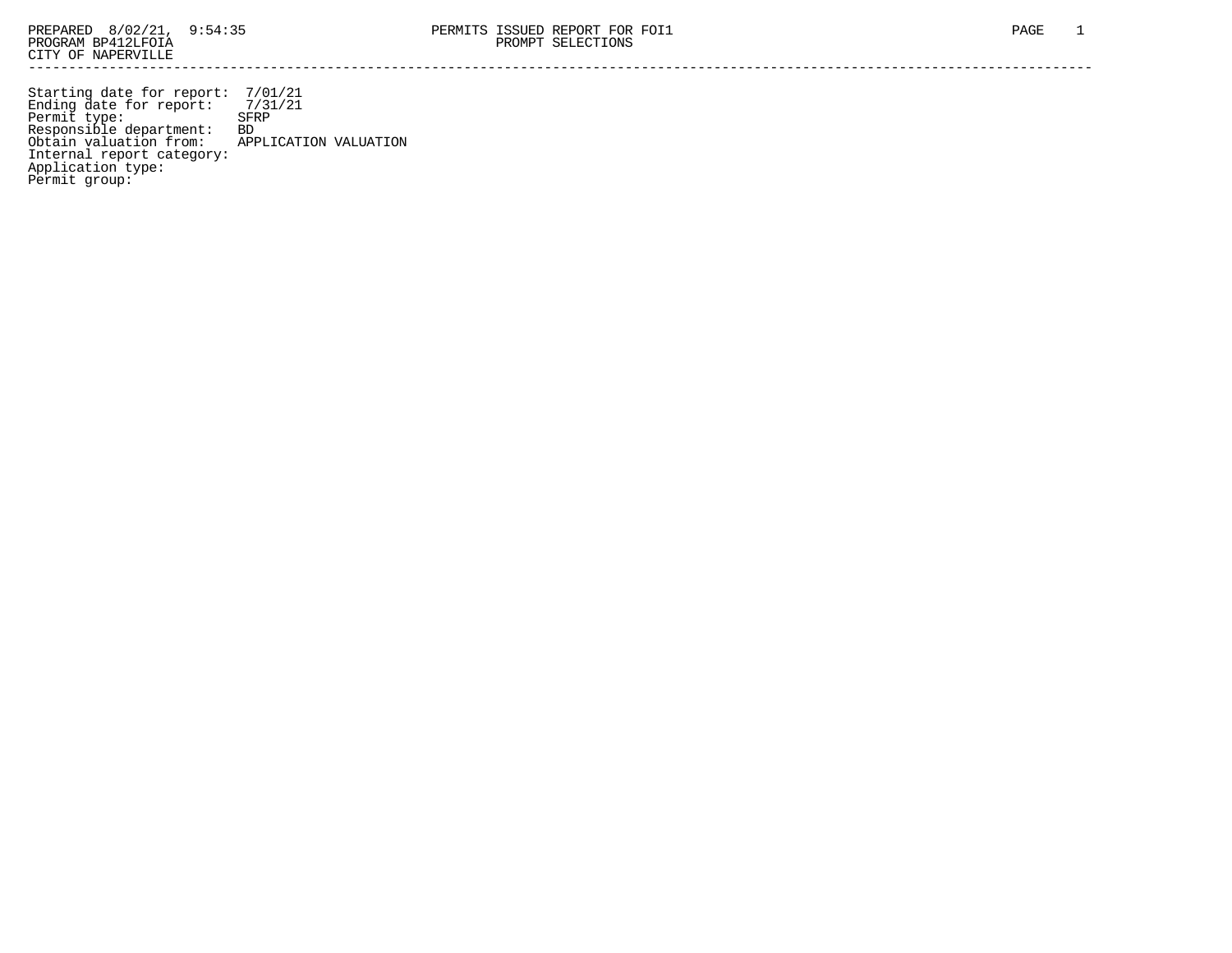## PREPARED 8/02/21, 9:54:35 PERMITS ISSUED REPORT<br>PROGRAM BP412LFOI1 PAGE 1 PROGRAM BP412LFOI1 7/01/21 THRU 7/31/21 CITY OF NAPERVILLE **Example 20** CITY OF NAPERVILLE CITY OF NAPERVILLE<br>
PERMIT TYPE - SFRP SINGLE FAMILY RESIDENCE PERMIT<br>
PERMIT TYPE - SFRP SINGLE FAMILY RESIDENCE PERMIT OBTAINED VALUATION FROM APPLICATION VALUATION

| APPLICATION APPLICATION TYPE AND DESCRIPTION<br>APPLICATION APPLICATION TYPE AND DESCRIPTION PERICATION PACCEL Number PROPERTY OWNER/<br>DATE VALUATION Parcel Number (20NTRACTOR Alternate ID Code ) alternate ID Code (20NTRACTOR ) and 2011 and 20NTRACTOR (20NTRACTOR ) and 2 |                                       |  |
|-----------------------------------------------------------------------------------------------------------------------------------------------------------------------------------------------------------------------------------------------------------------------------------|---------------------------------------|--|
| 21-00001828 SFR SINGLE FAMILY RESIDENCE                                                                                                                                                                                                                                           | 1203 TRANQUILITY CT                   |  |
| $\begin{tabular}{lclclcl} \multicolumn{4}{c}{\texttt{----------}} & & & & & 5/04/21 & & & \\\hline \multicolumn{4}{c}{\texttt{Cohtractor}} & \#: & & 630-420-8084 & & & \\\hline \multicolumn{4}{c}{\texttt{Cohtractor}} & \#: & & 630-420-8084 & & & \\\hline \end{tabular}$     |                                       |  |
| STRUCTURE - 000 000 SFR<br>-----------                                                                                                                                                                                                                                            |                                       |  |
| 21-00001939 SFR SINGLE FAMILY RESIDENCE $4272$ LACEBARK LN                                                                                                                                                                                                                        |                                       |  |
| ----------- 5/07/21 \$890000<br>Contractor #: 630-369-4150 \$890000<br>Contractor #: 630-369-4150                                                                                                                                                                                 |                                       |  |
| $\begin{array}{cccc} \texttt{STRUCTURE} & - & 000 & 000 & \texttt{SFR} \\ \texttt{PERMIT} & \texttt{TYPE} & - & \texttt{SFRP} & 00 & \texttt{SINGLE FAMILY RESIDENCE PERMIT} & 7/02/21 & \texttt{APEX EXTERIORS INC} \end{array}$                                                 |                                       |  |
| 21-00002479 SFR SINGLE FAMILY RESIDENCE NAMES AND RESOURDE AV                                                                                                                                                                                                                     |                                       |  |
|                                                                                                                                                                                                                                                                                   |                                       |  |
| STRUCTURE – 000 000 SFR<br>PERMIT TYPE – SFRP 00 SINGLE FAMILY RESIDENCE PERMIT 7/06/21 – RABY ROOFING<br>STRUCTURE - 000 000 SFR                                                                                                                                                 |                                       |  |
| 21-00002513 SFR SINGLE FAMILY RESIDENCE THE SERIES OF LANCELOT LN                                                                                                                                                                                                                 |                                       |  |
|                                                                                                                                                                                                                                                                                   |                                       |  |
| $\begin{array}{cccc} \texttt{STRUCTURE} & - & 000 & 000 & \texttt{SFR} \\ \texttt{PERMIT TYPE} & - & \texttt{SFRP} & 00 & \texttt{SINGLE FAMILY RESIDENCE PERMIT} & 7/06/21 & \texttt{RABY ROOFING} \end{array}$                                                                  |                                       |  |
|                                                                                                                                                                                                                                                                                   |                                       |  |
| Contractor #: 817-875-7057                                                                                                                                                                                                                                                        |                                       |  |
| STRUCTURE – 000 000 SFR<br>PERMIT TYPE – SFRP 00 SINGLE FAMILY RESIDENCE PERMIT 7/12/21 – RABY ROOFING<br>----------                                                                                                                                                              |                                       |  |
| 21-00002580 SFR SINGLE FAMILY RESIDENCE                                                                                                                                                                                                                                           | 3639 GOLD CUP LN                      |  |
| ----------- 6/08/21 \$195000<br>Contractor #: 817-875-7057                                                                                                                                                                                                                        | W-0110300028191 N1841-229 PULTE GROUP |  |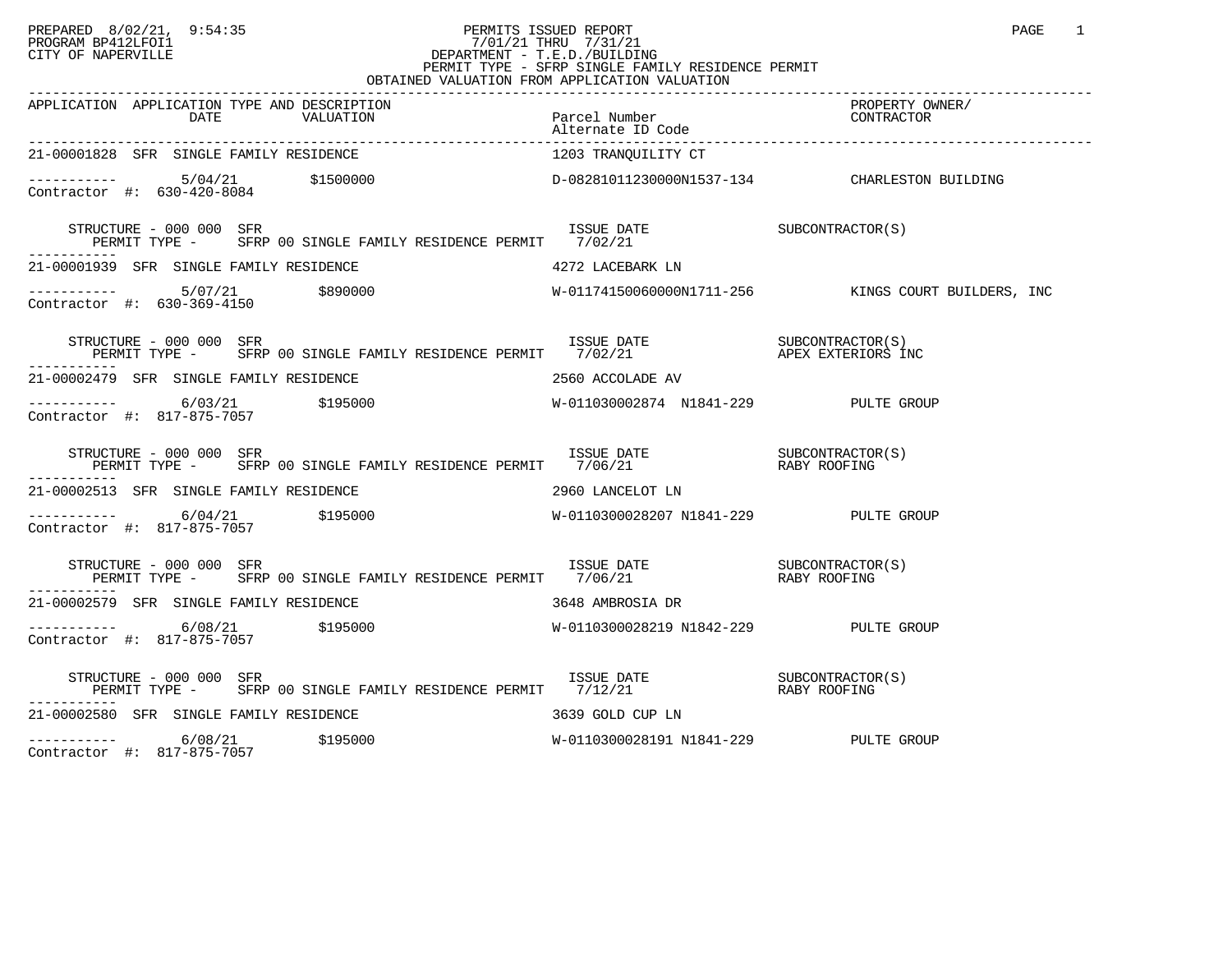## PREPARED 8/02/21, 9:54:35 PERMITS ISSUED REPORT PAGE 2<br>PROGRAM BP412LFOI1 PROGRAM PROGRAM BP412LFOI1 PROGRAM BP412LFOI1 7/01/21 THRU 7/31/21 CITY OF NAPERVILLE **Example 20** CITY OF NAPERVILLE PERMIT TYPE - SFRP SINGLE FAMILY RESIDENCE PERMIT

| OBTAINED VALUATION FROM APPLICATION VALUATION                                                                                                                                                                                                          |                                       |                                                  |  |  |  |
|--------------------------------------------------------------------------------------------------------------------------------------------------------------------------------------------------------------------------------------------------------|---------------------------------------|--------------------------------------------------|--|--|--|
| APPLICATION APPLICATION TYPE AND DESCRIPTION                                                                                                                                                                                                           |                                       | PROPERTY OWNER/<br>CONTRACTOR                    |  |  |  |
| 21-00002580 (CONTINUED)<br>-----------                                                                                                                                                                                                                 |                                       |                                                  |  |  |  |
| STRUCTURE – 000 000 SFR<br>PERMIT TYPE – SFRP 00 SINGLE FAMILY RESIDENCE PERMIT 7/12/21 (RABY ROOFING                                                                                                                                                  |                                       |                                                  |  |  |  |
| 21-00002648 SFR SINGLE FAMILY RESIDENCE                                                                                                                                                                                                                | 2956 LANCELOT LN                      |                                                  |  |  |  |
|                                                                                                                                                                                                                                                        |                                       |                                                  |  |  |  |
| STRUCTURE – 000 000 SFR<br>PERMIT TYPE – SFRP 00 SINGLE FAMILY RESIDENCE PERMIT 7/12/21 (RABY ROOFING                                                                                                                                                  |                                       |                                                  |  |  |  |
| 21-00002781 SFR SINGLE FAMILY RESIDENCE                                                                                                                                                                                                                | 2936 LANCELOT LN                      |                                                  |  |  |  |
| $\begin{tabular}{ll} \texttt{----------} & 6/18/21 & \texttt{\$195000} \\ \texttt{Contractor} & \texttt{#:} & 817-875-7057 \\ \end{tabular}$                                                                                                           | W-0110300028201 N1841-229 PULTE GROUP |                                                  |  |  |  |
| $\begin{array}{cccc} \texttt{STRUCTURE} & - & 000 & 000 & \texttt{SFR} \\ \texttt{PERMIT} & \texttt{TYPE} & - & \texttt{SFRP} & 00 & \texttt{SINGLE FAMILY RESIDENCE PERMIT} & 7/16/21 & \texttt{RABY ROOFING} \end{array}$<br>STRUCTURE - 000 000 SFR |                                       |                                                  |  |  |  |
| 21-00002857 SFR SINGLE FAMILY RESIDENCE                                                                                                                                                                                                                | 2352 CORN LILY RD                     |                                                  |  |  |  |
| $\begin{array}{cccc}\n - & - & - & - & - - \\  \text{Contractor} & + & 847 - 230 - 5400 &\n \end{array}$ \$195000                                                                                                                                      |                                       | W-011030002886 N1841-229 PULTE GROUP-SCHAUMBURG  |  |  |  |
| $\begin{array}{cccc} \texttt{STRUCTURE} & - & 000 & 000 & \texttt{SFR} \\ \texttt{PERMIT} & \texttt{TYPE} & - & \texttt{SFRP} & 00 & \texttt{SINGLE FAMILY RESIDENCE PERMIT} & 7/23/21 & \texttt{RABY ROOFING} \end{array}$<br>STRUCTURE - 000 000 SFR |                                       |                                                  |  |  |  |
| 21-00002858 SFR SINGLE FAMILY RESIDENCE                                                                                                                                                                                                                | 3647 AMBROSIA DR                      |                                                  |  |  |  |
| $\begin{array}{cccc}\n - & - & - & - & - - \\  \text{Contractor} & + & 847 - 230 - 5400 &\n \end{array}$ \$195000                                                                                                                                      |                                       | W-0110300028232 N1842-229 PULTE GROUP-SCHAUMBURG |  |  |  |
| $\begin{array}{cccc} \texttt{STRUCTURE} & - & 000 & 000 & \texttt{SFR} \\ \texttt{PERMIT TYPE} & - & \texttt{SFRP} & 00 & \texttt{SINGLE FAMILY RESIDENCE PERMIT} & 7/16/21 & \texttt{RASY ROOFING} \end{array}$                                       |                                       |                                                  |  |  |  |
| 21-00002859 SFR SINGLE FAMILY RESIDENCE                                                                                                                                                                                                                | 3651 AMBROSIA DR                      |                                                  |  |  |  |
|                                                                                                                                                                                                                                                        |                                       |                                                  |  |  |  |
| STRUCTURE - 000 000 SFR                                                                                                                                                                                                                                |                                       |                                                  |  |  |  |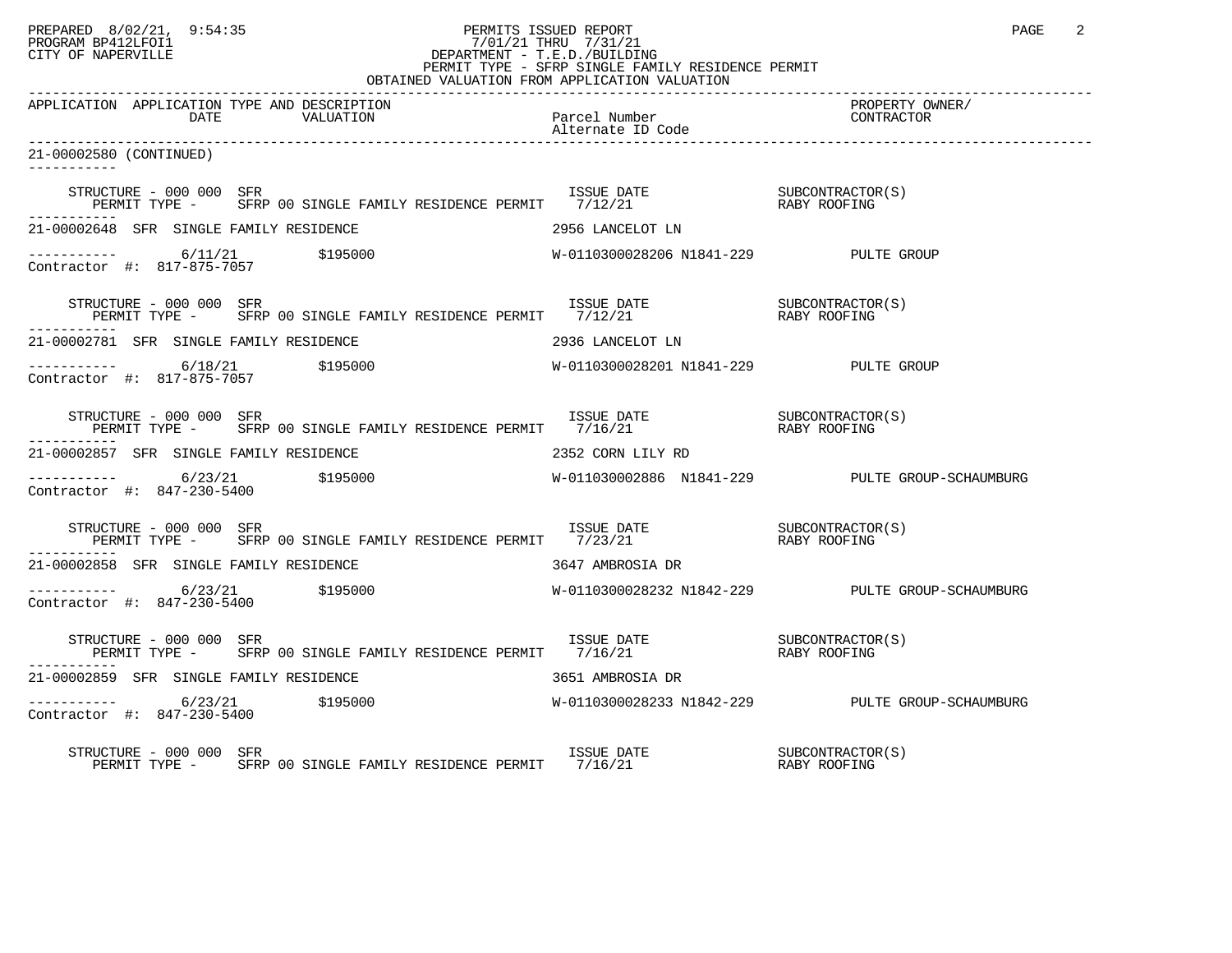## PREPARED 8/02/21, 9:54:35 PERMITS ISSUED REPORT<br>PROGRAM BP412LFOI1 PAGE 3 PROGRAM BP412LFOI1 7/01/21 THRU 7/31/21 CITY OF NAPERVILLE **Example 20** CITY OF NAPERVILLE CITY OF NAPERVILLE<br>
PERMIT TYPE - SFRP SINGLE FAMILY RESIDENCE PERMIT<br>
PERMIT TYPE - SFRP SINGLE FAMILY RESIDENCE PERMIT OBTAINED VALUATION FROM APPLICATION VALUATION

| APPLICATION APPLICATION TYPE AND DESCRIPTION                                                                                                                                                                |                                      | PROPERTY OWNER/<br>CONTRACTOR |
|-------------------------------------------------------------------------------------------------------------------------------------------------------------------------------------------------------------|--------------------------------------|-------------------------------|
| 21-00002860 SFR SINGLE FAMILY RESIDENCE                                                                                                                                                                     | 3655 AMBROSIA DR                     |                               |
|                                                                                                                                                                                                             |                                      |                               |
| STRUCTURE - 000 000 SFR<br>TRUCTURE - 000 000 SFR<br>PERMIT TYPE - SFRP 00 SINGLE FAMILY RESIDENCE PERMIT 7/16/21 21 RABY ROOFING<br>-----------                                                            |                                      |                               |
| 21-00002870 SFR SINGLE FAMILY RESIDENCE 2428 CORN LILY RD                                                                                                                                                   |                                      |                               |
|                                                                                                                                                                                                             |                                      |                               |
|                                                                                                                                                                                                             |                                      |                               |
| 21-00002909 SFR SINGLE FAMILY RESIDENCE THE SERIES RESIDENCE A 211 CARPENTER RD                                                                                                                             |                                      |                               |
|                                                                                                                                                                                                             |                                      |                               |
| STRUCTURE - 000 000 SFR<br>PERMIT TYPE - SFRP 00 SINGLE FAMILY RESIDENCE PERMIT 7/19/21 APEX EXTERIORS INC - SO ELGIN<br>STRUCTURE - 000 000 SFR                                                            |                                      |                               |
| 21-00002962 SFR SINGLE FAMILY RESIDENCE 60 16 16 16 16 16 16 16 16 16 17 DR                                                                                                                                 |                                      |                               |
|                                                                                                                                                                                                             |                                      |                               |
| $\begin{tabular}{lllllllll} \texttt{STRUCTURE} & 000 000 & SFR & 1SSUE DATE & 000 & SFR \\ \texttt{PERMIT TYPE} & & SFRP & 00 SIMGLE FAMILY RESIDENCE PERMIT & 7/23/21 & 0 & RABY ROOFING \\ \end{tabular}$ |                                      |                               |
| 21-00002991 SFR SINGLE FAMILY RESIDENCE THE SERIES OF STRING STRING OR                                                                                                                                      |                                      |                               |
| Contractor #: 817-875-7057                                                                                                                                                                                  |                                      |                               |
|                                                                                                                                                                                                             |                                      |                               |
| $21-00003015$ SFR SINGLE FAMILY RESIDENCE $\hfill$ 2532 ACCOLADE AV                                                                                                                                         |                                      |                               |
| ----------- 7/01/21 \$195000<br>Contractor #: 817-875-7057 \$195000                                                                                                                                         | W-011030002869 N1841-229 PULTE GROUP |                               |